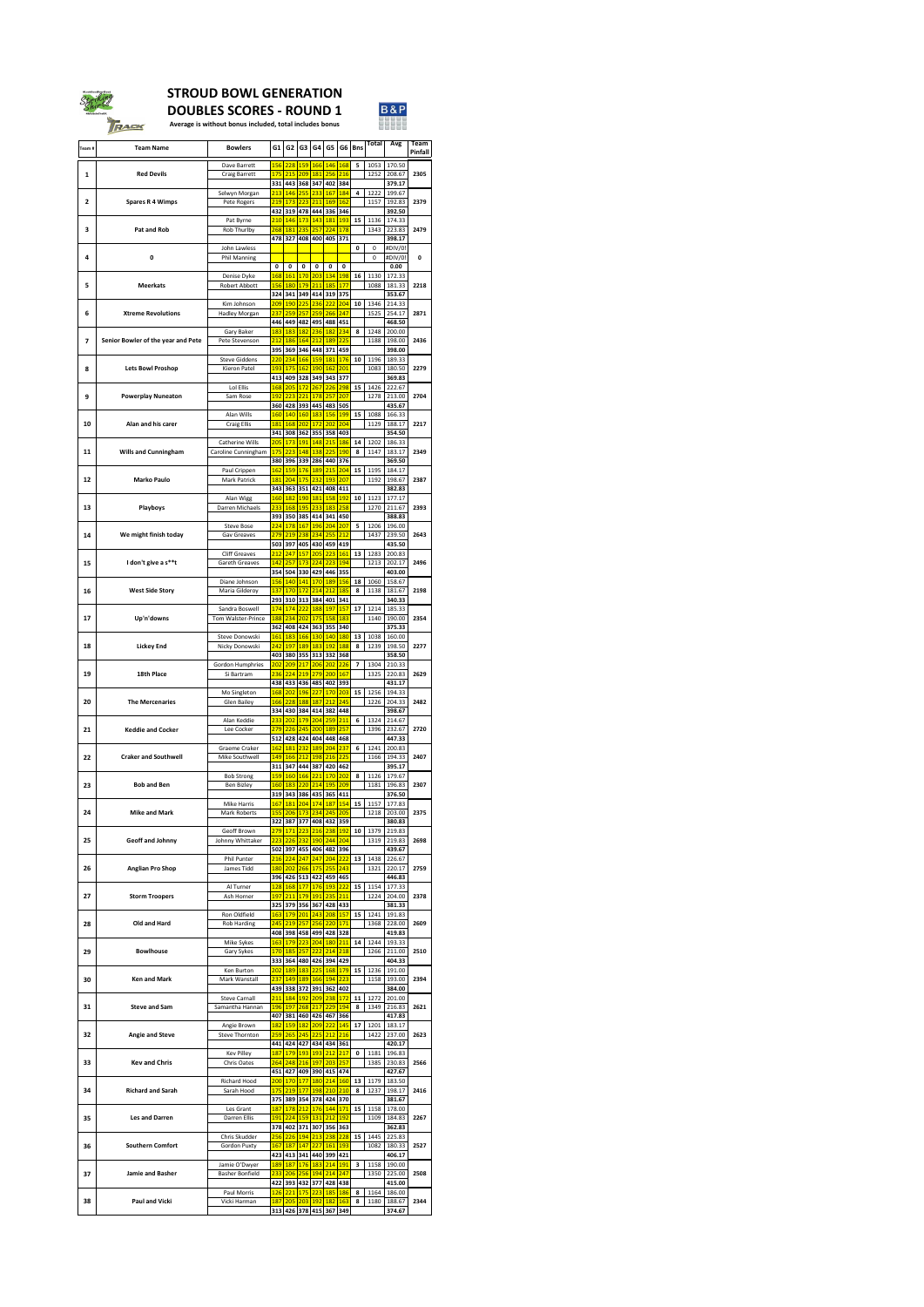**Position Team Name Team Totals Diff**

| $\mathbf{1}$   | <b>Xtreme Revolutions</b>          | 2871 |        |
|----------------|------------------------------------|------|--------|
| $\overline{2}$ | Anglian Pro Shop                   | 2759 | $-112$ |
| 3              | <b>Keddie and Cocker</b>           | 2720 |        |
| $\overline{4}$ | <b>Powerplay Nuneaton</b>          | 2704 |        |
| 5              | Geoff and Johnny                   | 2698 |        |
| 6              | We might finish today              | 2643 |        |
| 7              | 18th Place                         | 2629 |        |
| 8              | Angie and Steve                    | 2623 |        |
| 9              | Steve and Sam                      | 2621 |        |
| 10             | Old and Hard                       | 2609 |        |
| 11             | <b>Kev and Chris</b>               | 2566 |        |
| 12             | Southern Comfort                   | 2527 |        |
| 13             | <b>Bowlhouse</b>                   | 2510 |        |
| 14             | Jamie and Basher                   | 2508 |        |
| 15             | I don't give a s**t                | 2496 |        |
| 16             | The Mercenaries                    | 2482 |        |
| 17             | Pat and Rob                        | 2479 |        |
| 18             | Senior Bowler of the year and Pete | 2436 |        |
| 19             | <b>Richard and Sarah</b>           | 2416 |        |
| 20             | <b>Craker and Southwell</b>        | 2407 |        |
| 21             | Ken and Mark                       | 2394 |        |
| 22             | <b>Playboys</b>                    | 2393 |        |
| 23             | Marko Paulo                        | 2387 |        |
| 24             | Spares R 4 wimps                   | 2379 |        |
| 25             | <b>Storm Troopers</b>              | 2378 |        |
| 26             | Mike and Mark                      | 2375 |        |
| 27             | Up'n'downs                         | 2354 |        |
| 28             | Wills and Cunningham               | 2349 |        |
| 29             | <b>Paul and Vicki</b>              | 2344 |        |
| 30             | <b>Bob and Ben</b>                 | 2307 |        |
| 31             | <b>Red Devils</b>                  | 2305 |        |
| 32             | Lets Bowl Proshop                  | 2279 |        |
| 33             | Lickey End                         | 2277 |        |
| 34             | Les and Darren                     | 2267 |        |
| 35             | <b>Meerkats</b>                    | 2218 |        |
| 36             | Alan and his carer                 | 2217 |        |
| 37             | <b>West Side Story</b>             | 2198 |        |

### **STROUD BOWL GENERATION DOUBLES SCORES - ROUND 1**

### **Current Standings**





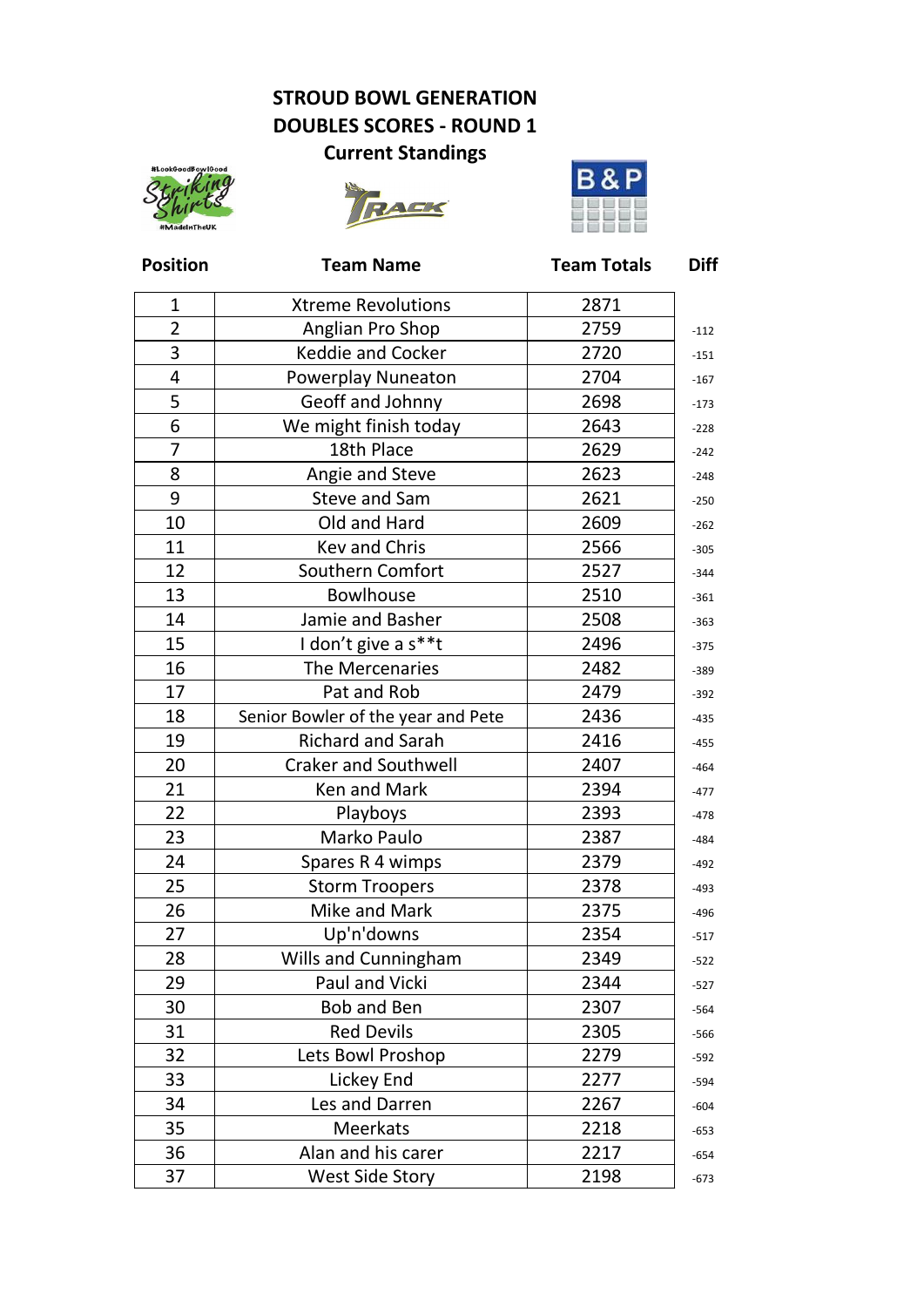| 1301<br>120<br>217<br>229<br>194 |
|----------------------------------|
|                                  |
| 183<br>192<br>1191<br>110<br>188 |
| 198<br>1189<br>100<br>210<br>210 |
| 192<br>182<br>95<br>163<br>1132  |
| 148<br>186<br>94<br>215<br>1118  |
| 188<br>197<br>93<br>157<br>1112  |
| 138<br>225<br>1099<br>92<br>190  |
| 209<br>222<br>1099<br>91<br>145  |
| 214<br>1090<br>90<br>212<br>185  |
| 203<br>1034<br>134<br>198<br>89  |
| 952<br>189<br>170<br>156<br>88   |
|                                  |





|                                   | Game 1     | Game 2     | Game 3     | Game 4     | Game 5     | Game 6     | Total        | <b>Ranking Pts</b> |
|-----------------------------------|------------|------------|------------|------------|------------|------------|--------------|--------------------|
| Hadley Morgan                     | 237        | 259        | 257        | 259        | 266        | 247        | 1525         | 120                |
| <b>Gav Greaves</b>                | 279        | 219        | 238        | 234        | 255        | 212        | 1437         | 110                |
| <b>Steve Thornton</b>             | 259        | 265        | 245        | 225        | 212        | 216        | 1422         | 100                |
| Lee Cocker                        | 279        | 226        | 245        | 200        | 189        | 257        | 1396         | 95                 |
| <b>Chris Oates</b>                | 264        | 248        | 216        | 197        | 203        | 257        | 1385         | 94                 |
| <b>Rob Harding</b>                | 245        | 219        | 257        | 256        | 220        | 171        | 1368         | 93                 |
| Phil Punter                       | 216        | 224        | 247        | 247        | 204        | 222        | 1360         | 92                 |
| Chris Skudder                     | 256        | 226        | 194        | 213        | 238        | 228        | 1355         | 91                 |
| Daniel Bonfield                   | 233        | 206        | 256        | 194        | 214        | 247        | 1350         | 90                 |
| Rob Thurlby                       | 268        | 181        | 235        | 257        | 224        | 178        | 1343         | 89                 |
| Lol Ellis                         | 168        | 205        | 172        | 267        | 226        | 298        | 1336         | 88                 |
| Si Bartram                        | 236        | 224        | 219        | 279        | 200        | 167        | 1325         | 87                 |
| James Tidd                        | 180        | 202        | 266        | 175        | 255        | 243        | 1321         | 86                 |
| Geoff Brown                       | 279        | 171        | 223        | 216        | 238        | 192        | 1319         | 85                 |
| Johnny Whittaker                  | 223        | 226        | 232        | 190        | 244        | 204        | 1319         | 84                 |
| Alan Keddie                       | 233        | 202        | 179        | 204        | 259        | 211        | 1288         | 83                 |
| Kim Johnson                       | 209        | 190        | 225        | 236        | 222        | 204        | 1286         | 82                 |
| Sam Rose                          | 192        | 223        | 221        | 178        | 257        | 207        | 1278         | 81                 |
| Darren Michaels                   | 233        | 168        | 195        | 233        | 183        | 258        | 1270         | 80                 |
| Gary Sykes                        | 170        | 185        | 257        | 222        | 214        | 218        | 1266         | 79                 |
| Gordon Humphries<br>Craig Barrett | 202<br>175 | 209<br>215 | 217<br>209 | 206<br>181 | 202<br>256 | 226<br>216 | 1262<br>1252 | 78<br>77           |
| Glen Bailey                       | 166        | 228        | 188        | 187        | 212        | 245        | 1226         | 76                 |
| Ash Horner                        | 197        | 211        | 179        | 191        | 235        | 211        | 1224         | 75                 |
| <b>Mark Roberts</b>               | 155        | 206        | 173        | 234        | 245        | 205        | 1218         | 74                 |
| <b>Gareth Greaves</b>             | 142        | 257        | 173        | 224        | 223        | 194        | 1213         | 73                 |
| <b>Steve Carnall</b>              | 211        | 184        | 192        | 209        | 238        | 172        | 1206         | 72                 |
| <b>Cliff Greaves</b>              | 212        | 247        | 157        | 205        | 223        | 161        | 1205         | 71                 |
| <b>Graeme Craker</b>              | 162        | 181        | 232        | 189        | 204        | 237        | 1205         | 70                 |
| Gary Baker                        | 183        | 183        | 182        | 236        | 182        | 234        | 1200         | 69                 |
| Selwyn Morgan                     | 213        | 146        | 255        | 233        | 167        | 184        | 1198         | 68                 |
| Mark Patrick                      | 181        | 204        | 175        | 232        | 193        | 207        | 1192         | 67                 |
| Pete Stevenson                    | 212        | 186        | 164        | 212        | 189        | 225        | 1188         | 66                 |
| Ben Bizley                        | 160        | 183        | 220        | 214        | 195        | 209        | 1181         | 65                 |
| <b>Kev Pilley</b>                 | 187        | 179        | 193        | 193        | 212        | 217        | 1181         | 64                 |
| <b>Steve Bose</b>                 | 224        | 178        | 167        | 196        | 204        | 207        | 1176         | 63                 |
| Mo Singleton                      | 168        | 202        | 196        | 227        | 170        | 203        | 1166         | 62                 |
| Mike Southwell                    | 149        | 166        | 212        | 198        | 216        | 225        | 1166         | 61                 |
| Mike Sykes                        | 163        | 179        | 223        | 204        | 180        | 211        | 1160         | 60                 |
| Mark Wanstall                     | 237        | 149        | 189        | 166        | 194        | 223        | 1158         | 59                 |
| Pete Rogers                       | 219        | 173        | 223        | 211        | 169        | 162        | 1157         | 58                 |
| Ron Oldfield                      | 163        | 179        | 201        | 243        | 208        | 157        | 1151         | 57                 |
| Ken Burton                        | 202        | 189        | 183        | 225        | 168        | 179        | 1146         | 56                 |
| Tom Walster-Prince                | 188        | 234        | 202        | 175        | 158        | 183        | 1140         | 55                 |
| Jamie O'Dwyer                     | 189        | 187        | 176        | 183        | 214        | 191        | 1140         | 54                 |
| <b>Steve Giddens</b>              | 220        | 234        | 166        | 159        | 181        | 176        | 1136         | 53                 |
| <b>Craig Ellis</b>                | 181        | 168        | 202        | 172        | 202        | 204        | 1129         | 52                 |
| Paul Morris                       | 126        | 221        | 175        | 223        | 185        | 186        | 1116         | 51                 |
| Darren Ellis                      | 191        | 224        | 159        | 131        | 212        | 192        | 1109         | 50                 |
| Paul Crippen                      | 162        | 159        | 176        | 189        | 215        | 204        | 1105         | 49                 |
| Richard Hood                      | 200        | 170        | 177        | 180        | 214        | 160        | 1101         | 48<br>47           |
| Robert Abbott<br>Kieron Patel     | 156<br>193 | 180<br>175 | 179<br>162 | 211<br>190 | 185<br>162 | 177<br>201 | 1088<br>1083 | 46                 |
| <b>Gordon Puxty</b>               | 167        | 187        | 147        | 227        | 161        | 193        | 1082         | 45                 |
| <b>Bob Strong</b>                 | 159        | 160        | 166        | 221        | 170        | 202        | 1078         | 44                 |
| Les Grant                         | 187        | 178        | 212        | 176        | 144        | 171        | 1068         | 43                 |
| Mike Harris                       | 167        | 181        | 204        | 174        | 187        | 154        | 1067         | 42                 |
| Al Turner                         | 128        | 168        | 177        | 176        | 193        | 222        | 1064         | 41                 |
| Alan Wigg                         | 160        | 182        | 190        | 181        | 158        | 192        | 1063         | 40                 |
| Pat Byrne                         | 210        | 146        | 173        | 143        | 181        | 193        | 1046         | 39                 |
| Dave Barrett                      | 156        | 228        | 159        | 166        | 146        | 168        | 1023         | 38                 |
| Alan Wills                        | 160        | 140        | 160        | 183        | 156        | 199        | 998          | 37                 |
| Steve Donowski                    | 161        | 183        | 166        | 130        | 140        | 180        | 960          | 36                 |

## **STROUD BOWL GENERATION Individual qualifying scores**

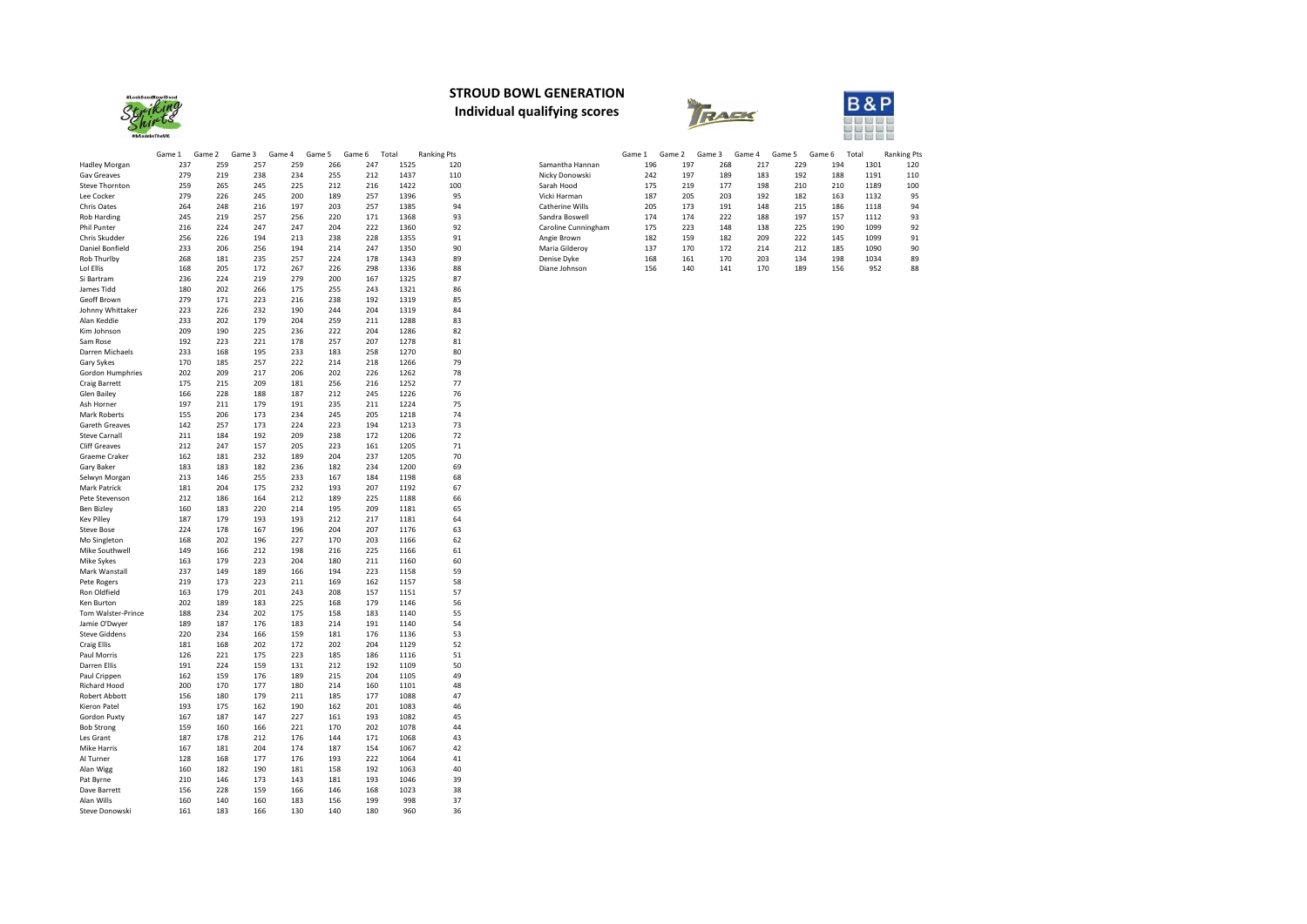|                         |                           |               | $\overline{0}$ | $\overline{0}$ | $\overline{0}$   |                         | $\overline{0}$ |         |                  |
|-------------------------|---------------------------|---------------|----------------|----------------|------------------|-------------------------|----------------|---------|------------------|
| 1                       | <b>Xtreme Revolutions</b> |               |                |                |                  |                         | $\overline{0}$ | #DIV/0! | $\mathbf 0$      |
|                         | <b>Bye</b>                |               | $\mathbf 0$    | 0              | 0                |                         |                | 0.00    |                  |
|                         |                           |               |                |                |                  |                         | $\overline{0}$ | #DIV/0! |                  |
| $\overline{2}$          | <b>Anglian Pro Shop</b>   |               |                |                |                  |                         | $\overline{0}$ | #DIV/0! | $\boldsymbol{0}$ |
|                         | <b>Bye</b>                |               | $\mathbf 0$    | 0              | $\boldsymbol{0}$ |                         |                | 0.00    |                  |
|                         |                           | <b>Basher</b> | 213            | 259            | 210              | $\overline{\mathbf{3}}$ | 691            | 227.33  |                  |
| 3                       | <b>Basher and Jamie</b>   | Jamie         | 225            | <b>230</b>     | 212              |                         | 667            | 222.33  | 1358             |
|                         |                           |               | 438            | 489            | 422              |                         |                | 449.67  |                  |
|                         |                           | Lol           | 201            | 215            | 268              | 15                      | 729            | 228.00  |                  |
| 4                       | <b>Lol and Sam</b>        | Sam           | 214            | 224            | <b>198</b>       |                         | 636            | 212.00  | 1365             |
|                         |                           |               | 415            | 439            | 466              |                         |                | 440.00  |                  |
|                         |                           | Mo            | <b>179</b>     | <b>186</b>     | 266              | 15                      | 676            | 210.33  |                  |
| 5                       | <b>Mo and Glen</b>        | Glen          | 219            | <b>196</b>     | <b>236</b>       |                         | 651            | 217.00  | 1327             |
|                         |                           |               | 398            | 382            | 502              |                         |                | 427.33  |                  |
|                         |                           | Chris S       | 202            | <u>192</u>     | <b>189</b>       | 15                      | 628            | 194.33  |                  |
|                         | <b>Chris and Gordon</b>   |               |                |                |                  |                         |                |         | 1159             |
| 6                       |                           | Gordon        | <b>177</b>     | <b>187</b>     | <b>167</b>       |                         | 531            | 177.00  |                  |
|                         |                           |               | 379            | 379            | 356              |                         |                | 371.33  |                  |
|                         |                           | Angie         | 203            | <u>172</u>     | 141              | 17                      | 567            | 172.00  |                  |
| $\overline{\mathbf{z}}$ | <b>Angie and Steve</b>    | <b>Steve</b>  | <b>185</b>     | <b>197</b>     | 211              |                         | 593            | 197.67  | 1160             |
|                         |                           |               | 388            | 369            | 352              |                         |                | 369.67  |                  |
|                         |                           | Gav           | 222            | <b>192</b>     | <b>191</b>       |                         | 605            | 201.67  |                  |
| 8                       | <b>Gav and Steve</b>      | Steve B       | 213            | 205            | 218              | 5                       | 651            | 212.00  | 1256             |
|                         |                           |               | 435            | 397            | 409              |                         |                | 413.67  |                  |
|                         |                           | Geoff B       | 223            | <b>154</b>     | 225              | 10                      | 632            | 200.67  |                  |
| 9                       | <b>Geoff and Jonny</b>    | Jonny         | 209            | 208            | <b>132</b>       |                         | 549            | 183.00  | 1181             |
|                         |                           |               | 432            | 362            | 357              |                         |                | 383.67  |                  |
|                         |                           | Lee C         | 211            | 219            | 247              |                         | 677            | 225.67  |                  |
| 10                      | Lee and Alan              | Alan K        | <b>177</b>     | 259            | <b>195</b>       | 6                       | 649            | 210.33  | 1326             |
|                         |                           |               | 388            | 478            | 442              |                         |                | 436.00  |                  |
|                         |                           | Ron O         | 213            | 228            | 224              | 15                      | 710            | 221.67  |                  |
| 11                      | <b>Ron and Rob</b>        | Rob           | <b>177</b>     | 224            | 237              |                         | 638            | 212.67  | 1348             |
|                         |                           |               | 390            | 452            | 461              |                         |                | 434.33  |                  |
|                         |                           | Gordon H      | <b>190</b>     | 203            | <b>178</b>       | $\overline{\mathbf{z}}$ | 592            | 190.33  |                  |
| 12                      | <b>Gordon and Si</b>      | Si B          | 279            | 216            | 246              |                         | 741            | 247.00  | 1333             |
|                         |                           |               | 469            | 419            | 424              |                         |                | 437.33  |                  |
|                         |                           |               |                |                |                  |                         |                |         |                  |
|                         | <b>Kev and Chris</b>      | <b>Kev P</b>  | <b>196</b>     | <b>170</b>     | 234              | $\mathbf 0$             | 600            | 200.00  |                  |
| 13                      |                           | Chris O       | <b>195</b>     | 249            | 246              |                         | 690            | 230.00  | 1290             |
|                         |                           |               | 391            |                | 419 480          |                         |                | 430.00  |                  |
|                         |                           | Mike S        | 236            | <b>199</b>     | <b>166</b>       | 14                      | 643            | 200.33  |                  |
| 14                      | <b>Mike and Garry</b>     | Garry S       | <u>221</u>     | 270            | 212              |                         | 703            | 234.33  | 1346             |
|                         |                           |               | 457            | 469            | 378              |                         |                | 434.67  |                  |
|                         |                           | <b>Cliff</b>  | <b>148</b>     | <b>153</b>     | <b>190</b>       | 15                      | 536            | 163.67  |                  |
| 15                      | <b>Cliff and Gareth</b>   | Gareth        | <u>221</u>     | 209            | 258              |                         | 688            | 229.33  | 1224             |
|                         |                           |               | 369            | 362            | 448              |                         |                | 393.00  |                  |
|                         |                           | Steve C       | 223            | 237            | 258              | 11                      | 751            | 239.33  |                  |
| 16                      | <b>Steve and Sam</b>      | Sam H         | <b>169</b>     | 211            | 224              | 8                       | 628            | 201.33  | 1379             |
|                         |                           |               | 392            | 448            | 482              |                         |                | 440.67  |                  |

|            |                  |                |    |  |                     | $\mathsf{Total}_{\perp}$ | Avg | <b>Team</b>    |
|------------|------------------|----------------|----|--|---------------------|--------------------------|-----|----------------|
| <b>Pos</b> | <b>Team Name</b> | <b>Bowlers</b> | GI |  | $\sqrt{G2 G3 B}$ ns |                          |     | <b>Pinfall</b> |

# **STROUD BOWL GENERATION DOUBLES SCORES - ROUND 2**

Average is without bonus included, total includes bonus





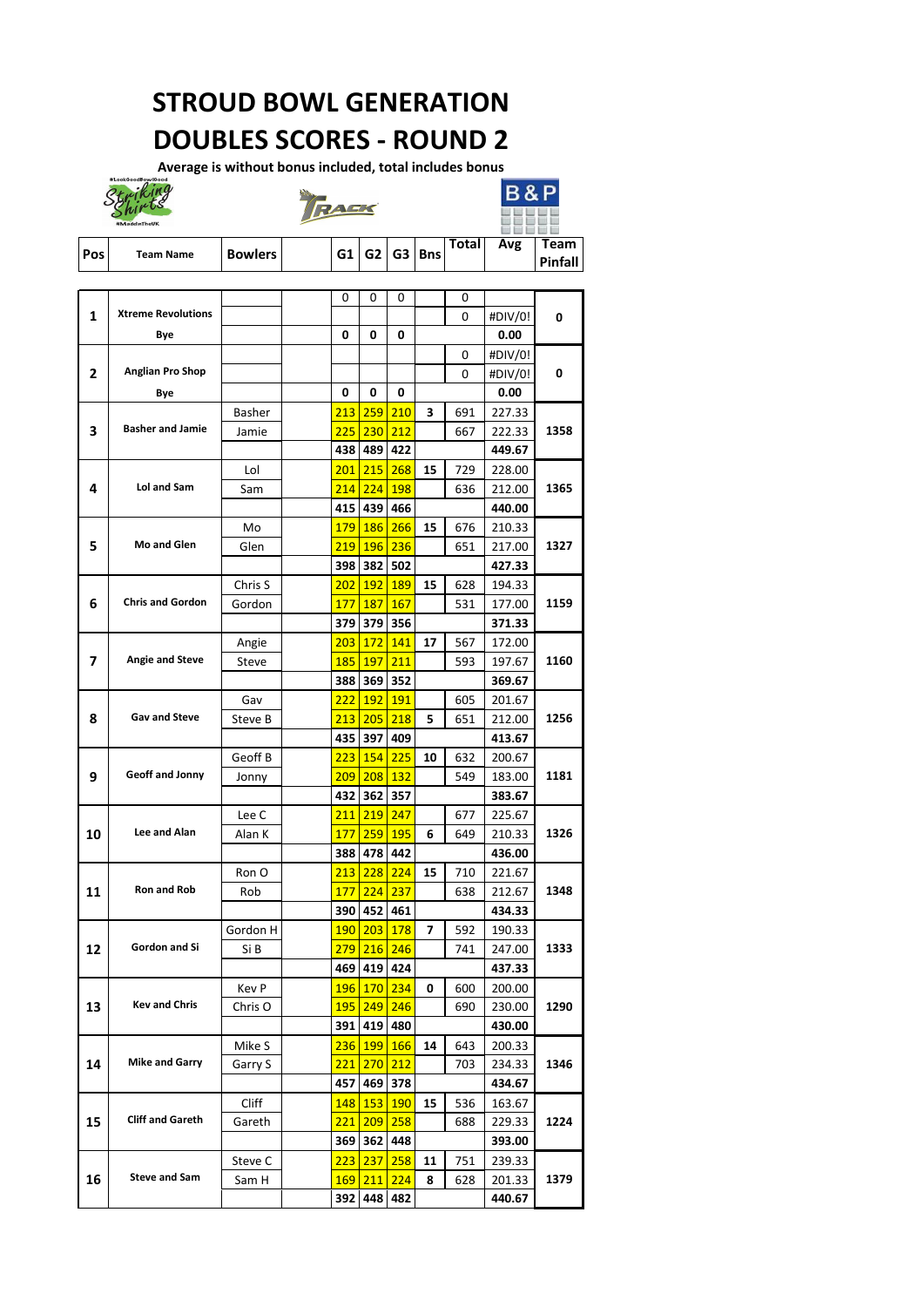### **STROUD BOWL GENERATION DOUBLES SCORES - after round 2**



### **Current Standings**





**Position Team Name Rd 2 Total** 

| 3  | <b>Steve and Sam</b>    | 1379 |
|----|-------------------------|------|
| 4  | Lol and Sam             | 1365 |
| 5  | <b>Basher and Jamie</b> | 1358 |
| 6  | Ron and Rob             | 1348 |
| 7  | <b>Mike and Garry</b>   | 1346 |
| 8  | Gordon and Si           | 1333 |
| 9  | Mo and Glen             | 1327 |
| 10 | Lee and Alan            | 1326 |
| 11 | <b>Key and Chris</b>    | 1290 |
| 12 | <b>Gav and Steve</b>    | 1256 |
| 13 | <b>Cliff and Gareth</b> | 1224 |
| 14 | Geoff and Jonny         | 1181 |
| 15 | Angie and Steve         | 1160 |
| 16 | <b>Chris and Gordon</b> | 1159 |